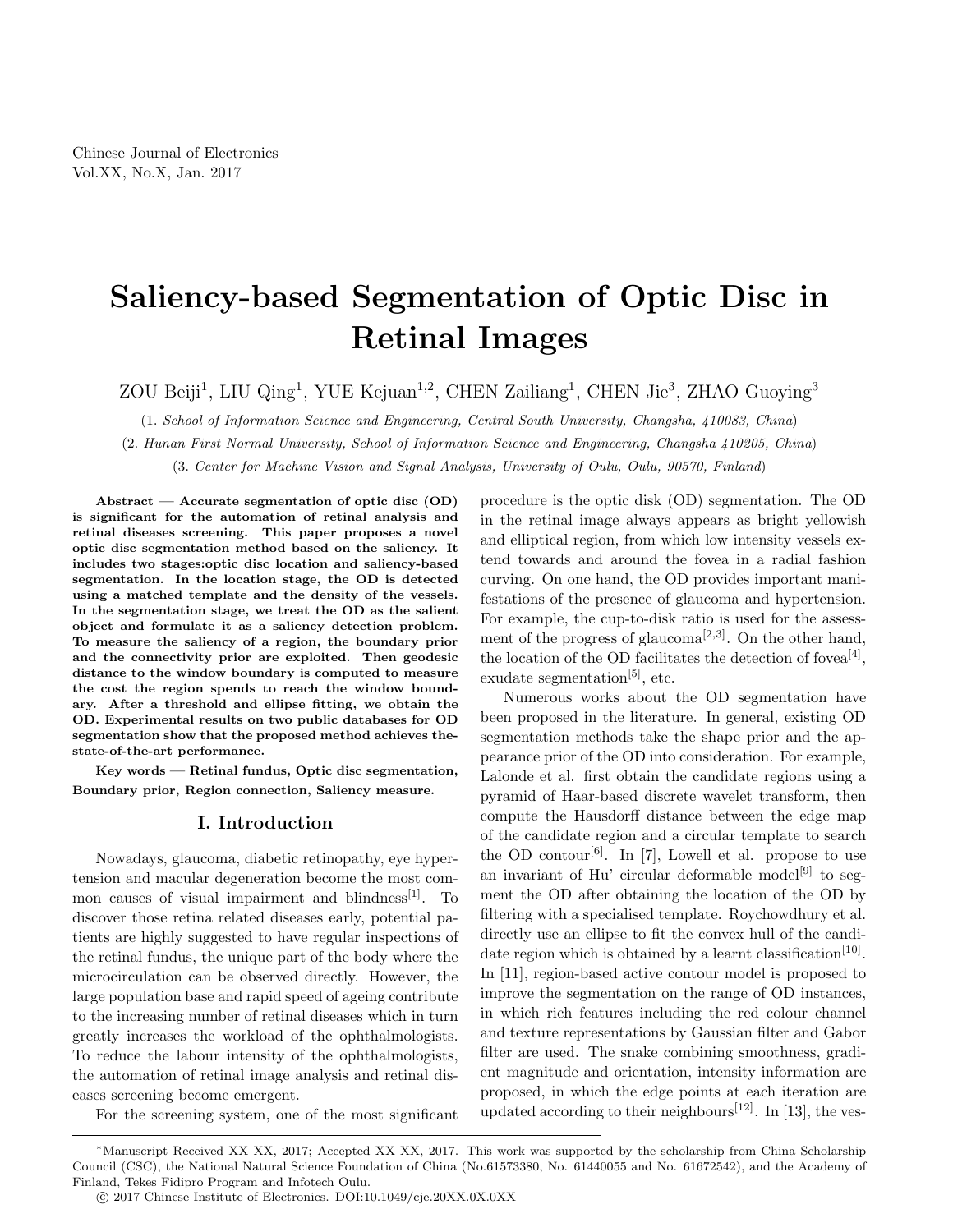

Figure 1: Examples for the OD location. (a) & (e): the input retinal images; (b) & (f): the intensity channel of the retinal image; (c) & (g): the response images after convolution with the matched filter proposed by Lowell et al. [7]; (d)  $\&$  (h): the vessel extracted from the retinal images. The OD locations obtained by Lowell et al. [7] are marked in red circles while the OD locations obtained by the proposed method are marked in green circles.

sels in the retinal image are first segmented using graph cut to localise the OD. Then two alternative methods are proposed to segment the OD. One is the Markov random filed (MRF) image reconstruction which removes the vessels from the optic disk. The other is the compensation factor method which incorporates the vessel information into the graph cut formulation.

Those methods mainly focus on what the OD looks like but ignore the information the background provides. In this paper, we take both the priors about the OD and the background into consideration. First, we localise the OD in the retinal image by answering the question about what the OD looks like. In this stage, the response of a matched template is used to obtain the candidate location of the OD, and the vessel density is computed for the validation. Then we treat the OD as the salient object in the OD window and formulate problem of the OD segmentation as a problem of the salient object detection. A saliency map is generated to indicate the probability of a pixel belonging to the OD by answering the question about what the background looks like. To this end, two priors about the background regions are exploited. One is the boundary prior which assumes that the regions on the boundary of the OD window are background. This

is definitely true since the OD is located near the centre of the OD window. The other is connectivity prior which assumes that the background regions are smooth. So it is much easier for the background regions to reach the window boundary than the OD regions. The difficulty degree of a region reaching to the window is defined as saliency by Wei et al.<sup>[14]</sup>. The less salient a region is, the more likely it belongs to the background. In turn, the more salient a regions is, the more likely it belongs to the OD. Finally, by simple thresholding and ellipse fitting, we obtain the OD. Note that though these two background priors are widely used in salient object detection<sup>[15,16]</sup>, they are still novel to the OD segmentation.

In the remainder of this paper, we detail the proposed method in Section II. Then we report the experimental results in Section III. The final section concludes this paper.

#### II. The Proposed Method

The proposed method includes two main processing phases: 1) the OD location phase to localise the centre of the OD; 2) the OD segmentation phase to segment the OD based on the saliency estimation.

## 1. OD location

The OD only accounts for a small part of the whole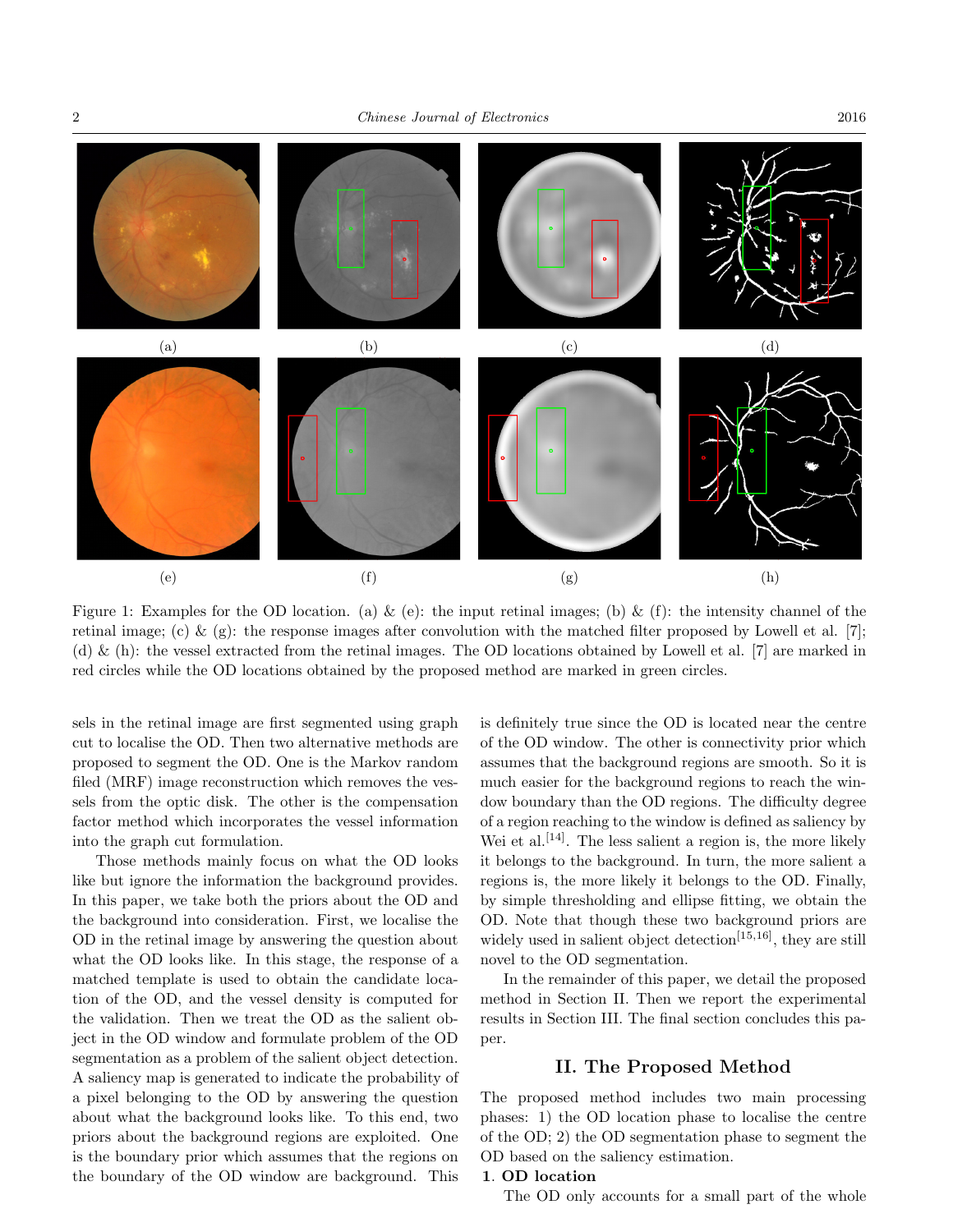Algorithm 1: OD location algorithm

**Data:** color retinal image f, the OD radius  $r_{OD}$ , vessel map  $f_V$  and vessel density threshold  $T_v$ 

- **Result:** OD location  $(x_{OD}, y_{OD})$
- 1 Extracting the red channel  $f_R$ ;
- 2 Obtaining the filter response map  $f_{LoG}$  using Eq. 1;
- **3** Finding the candidate location using  $(x_{OD}, y_{OD}) = \arg \max_{x,y} f_{LoG}(x, y)$ ;
- 4 Getting the candidate window  $W_{can}$  size of  $6r_{OD} \times 2r_{OD}$  from  $f_{LoG}$  and the corresponding window  $W_V$ containing vessels from  $f_V$ ;
- 5 Computing the vessel density of  $W_{can}$  using  $d_v = \frac{|\{j|\exists i, W_V(i,j)>0\}|}{670D}$  $\frac{W_V(i,j) > 0}{6r_{OD}}$ , where  $|\cdot|$  calculates the element number in the set ;

6 while  $d_v < T_v$  do

7 | set 
$$
f_{LoG}(x, y) = 0
$$
 if  $(x, y)$  belongs to the  $r_{OD} \times r_{OD}$  patch centred on  $(x_{OD}, y_{OD})$ ;

- 8 repeat from 3 to 5;
- 9 end

10 return  $(x_{OD}, y_{OD});$ 

retinal image. Thus estimating the location of the OD before the segmentation eliminates the adverse affects from hard exudates, cotton wool spot and bright fringe etc. In the retinal image, the OD is characterised as a high intensity near-circular disk and low intensity blood vessels extending towards and around the fovea in a radial fashion curving. Motivated by the characteristics of the optic disk, the RGB retinal image is first converted into HSI image and the intensity component  $f_I$  is extracted. Then we filter  $f_I$  with the matched filter proposed by Lowell et  $al.$ [7]:

$$
f_{LoG}(x, y) = f_I(x, y) \otimes (-LoG(x, y)) \tag{1}
$$

where  $\otimes$  is the convolution operator and  $LoG(x, y)$  is the Laplacian of Gaussian filter:

$$
LoG(x,y) = \frac{x^2 + y^2 - 2\sigma^2}{\sigma^4} \exp\left(-\frac{x^2 + y^2}{2\sigma^2}\right) \tag{2}
$$

In the response map  $f_{LoG}$ , the OD is enhanced. However, some regions, such as the large exudate (see Fig.  $1(c)$ , the high contrast fringes (see Fig.  $1(g)$ ) also are enhanced. To distinguish the OD from those regions, the vessel density is computed. First, the location  $(x_{OD}, y_{OD})$ with maximum response is selected as the candidate OD location. Then, to validate whether the candidate location is on the OD or not, the main vessels are extracted by thresholding the difference of diffusion map<sup>[8]</sup> with Otsu threshold method. A  $6r_{OD} \times 2r_{OD}$  window  $W_{can}$  centred on  $(x_{OD}, y_{OD})$  is extracted, and the vessel density  $d_v$  is computed. If its vessel intensity is greater than  $T_v$  which is set to  $0.8 \times 6r_{OD}$  in the experiments, it is selected as the OD location. Otherwise, we set the response value at  $(x_{OD}, y_{OD})$  as well as the pixels around it as zeros, and validating the next candidate OD location until the vessel density of the candidate location is greater than  $T_v$ . This procedure is detailed in Algorithm. 1. Fig. 1 shows the effectiveness of the proposed OD location method.

#### 2. Saliency − based OD segmentation

#### (1) Preprocessing

To eliminate the adverse affect from other bright structures such as the exudates and cotton wool spots, only a  $5r_{OD} \times 5r_{OD}$  window W containing the OD and centred on  $(x_{OD}, y_{OD})$  is considered. As previous methods suggested, preprocessing is necessary prior to OD segmentation for a more robust segmentation. The blood vessels bring difficulties in accurate OD segmentation. Thus before the OD segmentation, the vessels in the OD window W are removed using group-based sparse  $representation^{[16]}$  followed by two close-open filtering. Similar to [17], for an OD window whose red channel is not saturated, we perform preprocessing in the red channel since the OD always appear with the high contrast against its surroundings. For an OD window whose red channel is saturated, it becomes difficult to segment the OD from its surrounding background. In this case, we replace the red channel with the intensity component, then perform preprocessing.

#### (2) Saliency-based OD segmentation

After the vessels are removed, there are two ways to segment the OD. One is to directly segment it from the OD window based on the appearance and shape priors about the OD, which is widely adopted in the previous methods. The other one is to estimate the background according to the background priors, then in turn to segment the OD. In this paper, the second way is adopted because the priors about background here are more robust.

As we have mentioned before, two priors can be observed in the OD window W:

• the boundary prior: the regions on the OD window boundary are background because the OD is located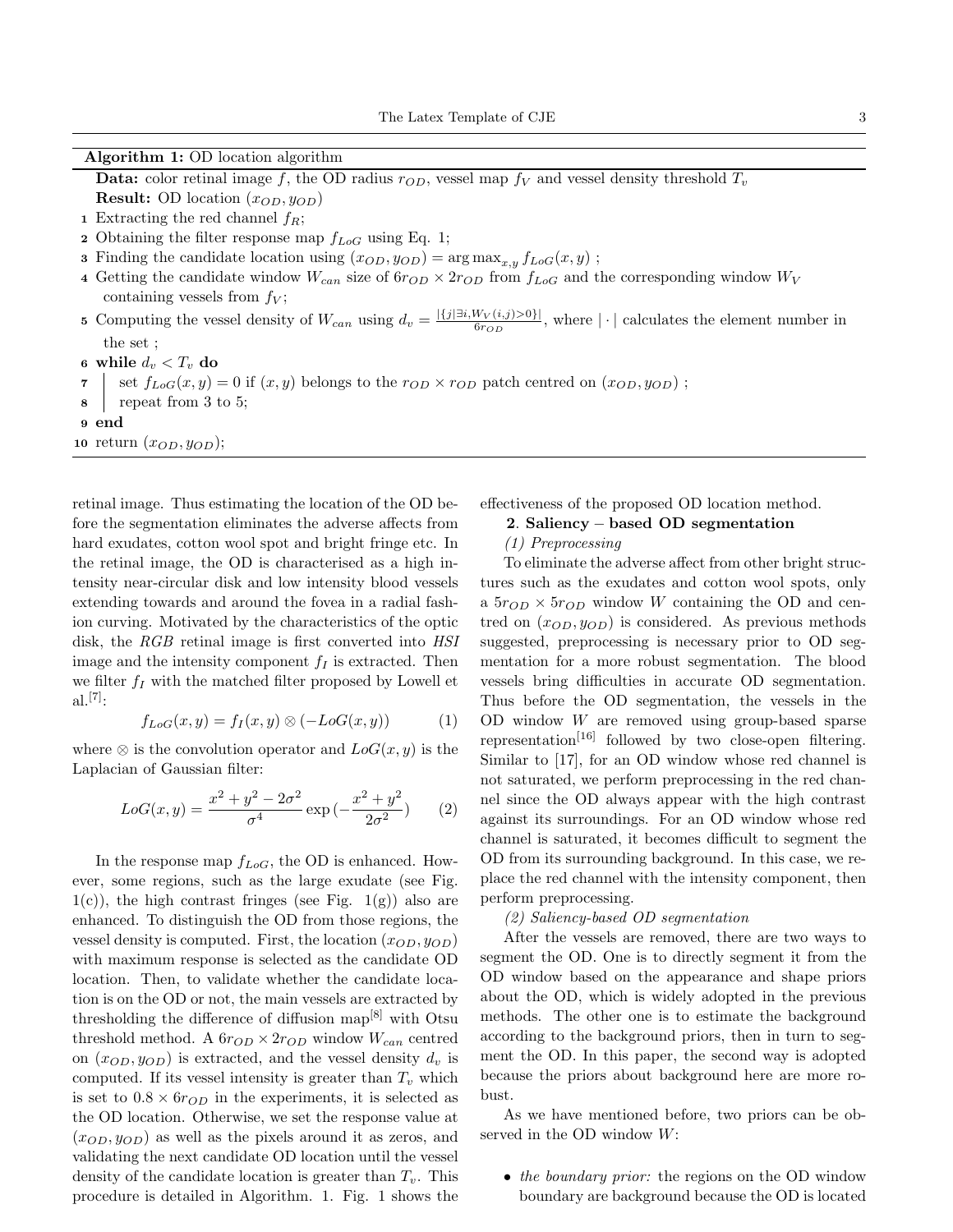

Figure 2: Examples for boundary prior and connectivity prior. (a) and (d) are the OD window. (b) and (e) are the results of oversegmentation. For the purpose of clarity, the size of superpixels is about 200 pixels while in our experiment it is set to 5. It is obvious that all of the superpixels in  $P_B$ , i.e., the green lines go through, are background while the superpixel set  $P_F$ , i.e., the violet line goes through, contains both background and OD superpixels. Examples for the shortest paths of the superpixels to the window boundary are showed in dotted lines. For the background superpixels such as those the red stars locate, they can reach the window boundary easily due to the smoothness of the background regions. But for the OD superpixels such as those the cyan stars locate, the costs to reach the window boundary are high due to the abrupt changes between the OD and the background. (c) and (f) are the saliency maps.

near the centre of the OD window W;

• connectivity prior: the background regions in the OD window can easily reach to the window boundary because of their high smoothness while the OD regions are difficult to reach the window boundary since they are located near the window centre and always brighter than the background.

Leveraging these two priors about the background, the geodesic distance to the image boundary is proposed to estimate the saliency of the region, which reflects the probability of a superpixel belonging to OD and in turn facilitates the OD segmentation.

For the OD window, only the region in FOV is considered. First, it is decomposed into superpixels using SLIC<sup>[18]</sup>, denoted by  $p_1, \dots, p_M$ . These superpixels are divided into three disjoint subsets: (a) the superpixels located on the OD window boundary, denoted as  $P_B$  (e.g. the superpixels the green lines go through in Fig. 2(b) and Fig.  $2(e)$ ; (b) the superpixels which are adjacent to the FOV mask boundary, denoted by  $P_F$  (e.g. the superpixels the violet lines go through in Fig. 2(e)); (c) the rest superpixels which are located in the FOV, denoted by  $P_{in}$ . Then we build an undirected weighted graph  $\mathcal{G} = \{ \mathcal{V}, \mathcal{E} \},\$ where  $V = \{p_1, \dots, p_M\}$  is the superpixel set and  $\mathcal E$  is the edge set. There are two kinds of edges: (a) Internal edges

Any two adjacent superpixels in  $P_{in} \cup P_F$  is connected by an edge. Each superpixel is represented by its average Lab colour since the Lab colour space is designed to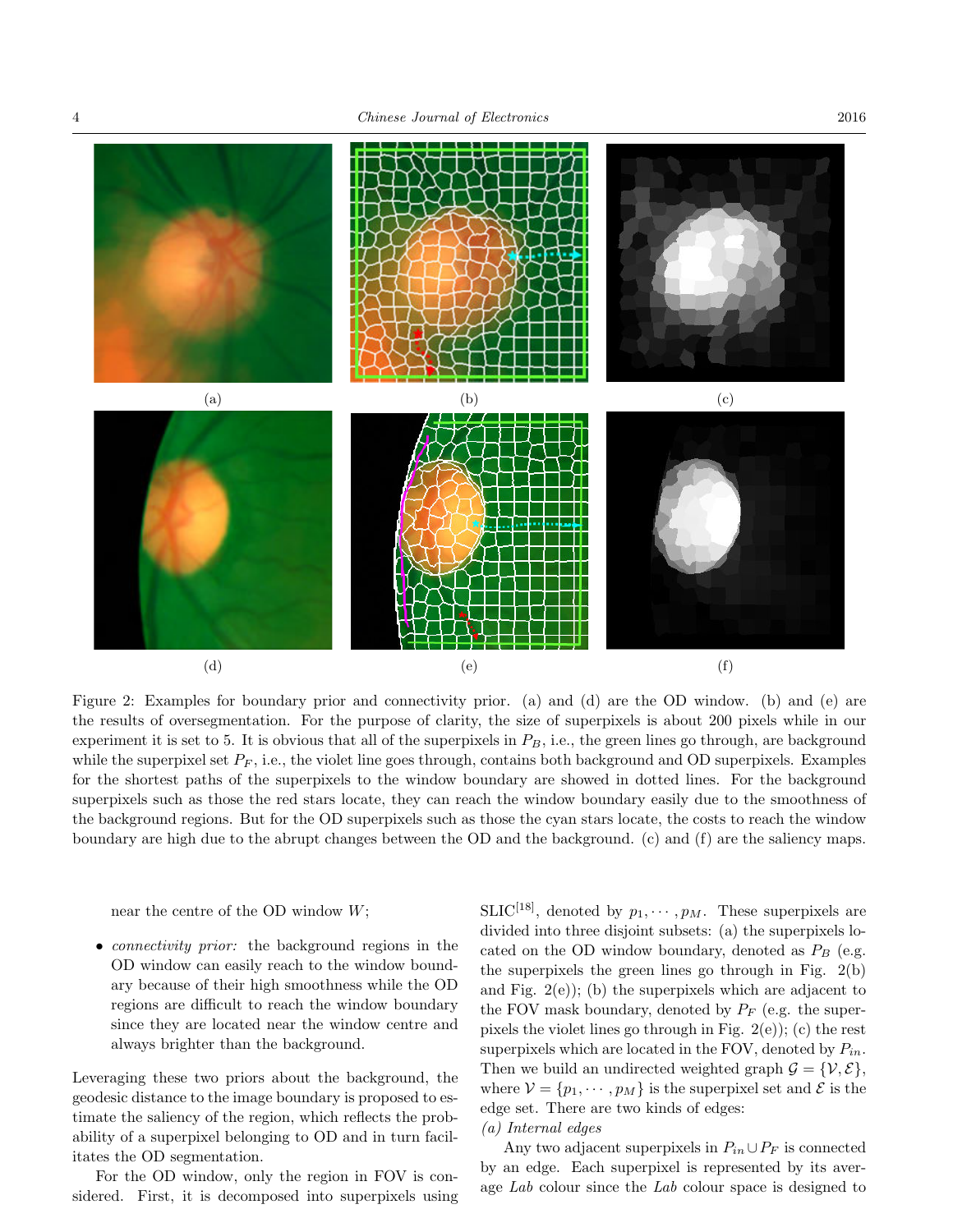approximate human vision. The edge weight is defined as the appearance dissimilarity between two adjacent superpixels which is measured by the Euclidean distance between their average colour features. The more different two adjacent superpixels, the larger the weight of the edge connecting them is.

#### (b) Edges between the superpixels in  $P_F$  and  $P_B$

Since the OD can be located on the boundary of FOV (see Fig. 2(d)), the superpixels located on the boundary of the FOV can not be regarded as background directly. To increase the connectivity between these superpixels and the superpixels on the OD window, edges are added between the superpixels in  $P_F$  and  $P_B$ . Similarly, their edge weights are computed in the same way as computed for the internal edges.

To estimate the saliency for each superpixel  $p_i$  in  ${P_F \cup P_{in}}$ , the geodesic distance from  $p_i$  to the boundary superpixel set  $P_B$  is computed:

$$
Sal(p_i) = \min d(p_i, p_j) \text{ s.t. } p_j \in P_B \tag{3}
$$

where  $d(p_i, p_j)$  is the accumulated weights along the shortest path from superpixel  $p_i$  to superpixel  $p_j \in P_B$ :

$$
d(p_i, p_j) = \min_{p_1 = p_i, p_2, \cdots, p_n = p_j} \sum_{k=1}^{n-1} cost(p_k, p_{k+1})
$$
  
s.t.  $(p_k, p_{k+1}) \in \mathcal{E}$  (4)

where *n* is the the length of the path from  $p_i$  to  $p_j$ , and  $cost(p_k, p_{k+1})$  is the edge weight.

After we obtain the saliency map Sal, the OD are highlighted from the window. A simple Otsu threshold operator is used to obtain the binary OD segmentation. As the OD region exhibits as an ellipse shape, we fit the OD segmentation to an ellipse function to smooth the boundary of the segmented OD.

#### III. Experiments and Results

#### 1. Data sources

The validation of the proposed method is carried out on two public databases: DRISONS[19] and  $MESSIDOR<sup>[20]</sup>$ . DRISONS<sup>[19]</sup> contains 110 retinal fundus images size of  $600 \times 400$ . Those images were collected from 55 patients, among which 23.1% patients had glaucoma and 76.9% patients had eye hypertension. Their boundaries are labelled by two specialists. MESSIDOR<sup>[20]</sup> includes 1200 retinal fundus images, which were captured with a 45 degree field of view using eight bits per color planes at  $1440 \times 960$ ,  $2240 \times 1488$  or  $2304 \times 1536$ . Both normal images and diabetic retinopathy images are included. Each image was manually delimited by experts from the University of Huelva<sup>[20]</sup>.

#### 2. Evaluation metrics

Following Morales et al.<sup>[20]</sup>, we use the following metrics to evaluate the proposed method: (1) Jaccard's coefficient JC: measuring the overlapping degree between the ground truth  $A_G$  and the segmented OD region  $A_S$ by  $JC = |A_G \cap A_S|/|A_G \cup A_S|$ ; (2) Dice's coefficient DC: describing the similarity between  $A_G$  and  $A_S$  by  $DC = 2 \times |A_G \cap A_S|/(|A_G| + |A_S|);$  (3) Accuracy Ac: counting the fraction of pixels that are correctly classified; (4) True positive fraction TPF: computing the fraction of OD pixels that are corrected segmented; (5) False positive fraction FPF: computing the fraction of segmented pixels that are incorrectly segmented.



Figure 3: Examples for the OD segmentation. The 1st row: the input OD windows; the 2nd row: the results after preprocessing; the 3rd row: the saliency maps; the 4th row: the visualisation of the final results where the green contours are obtained by our method and the yellow contours are labelled by ophthalmologists.

#### 3. Results and comparisons

To demonstrate the effectiveness of the proposed method, we test our method on two public datasets. Table. 1 and Table. 2 report the results and the comparisons to the previous methods on two datasets. On the DRISONS dataset, we take the OD mask labelled by the first specialist as ground truth, and the segmentations by the second specialist are also compared with the ground truth to obtain inter-expert differences, which is reported in the first row in Table. 1. From the two tables, it can be seen that the proposed method outperforms the previous methods. Especially, it achieves 88.15% of JC and 95.27% of TPF on DRISONS, which increases the JC by 3.90% and TPF by 2.46% comparing to Morales et al. [21]. On MESSIDOR, the proposed method achieves 84.83% of JC and 93.77% of TPF, which is better than Morales et al. [21] by 2.55% and 0.77% in terms of JC and TPF respectively. Morales et al. [21] oversegment the OD window using a stochastic watershed transformation, then discriminate the OD segment according to the mean intensity.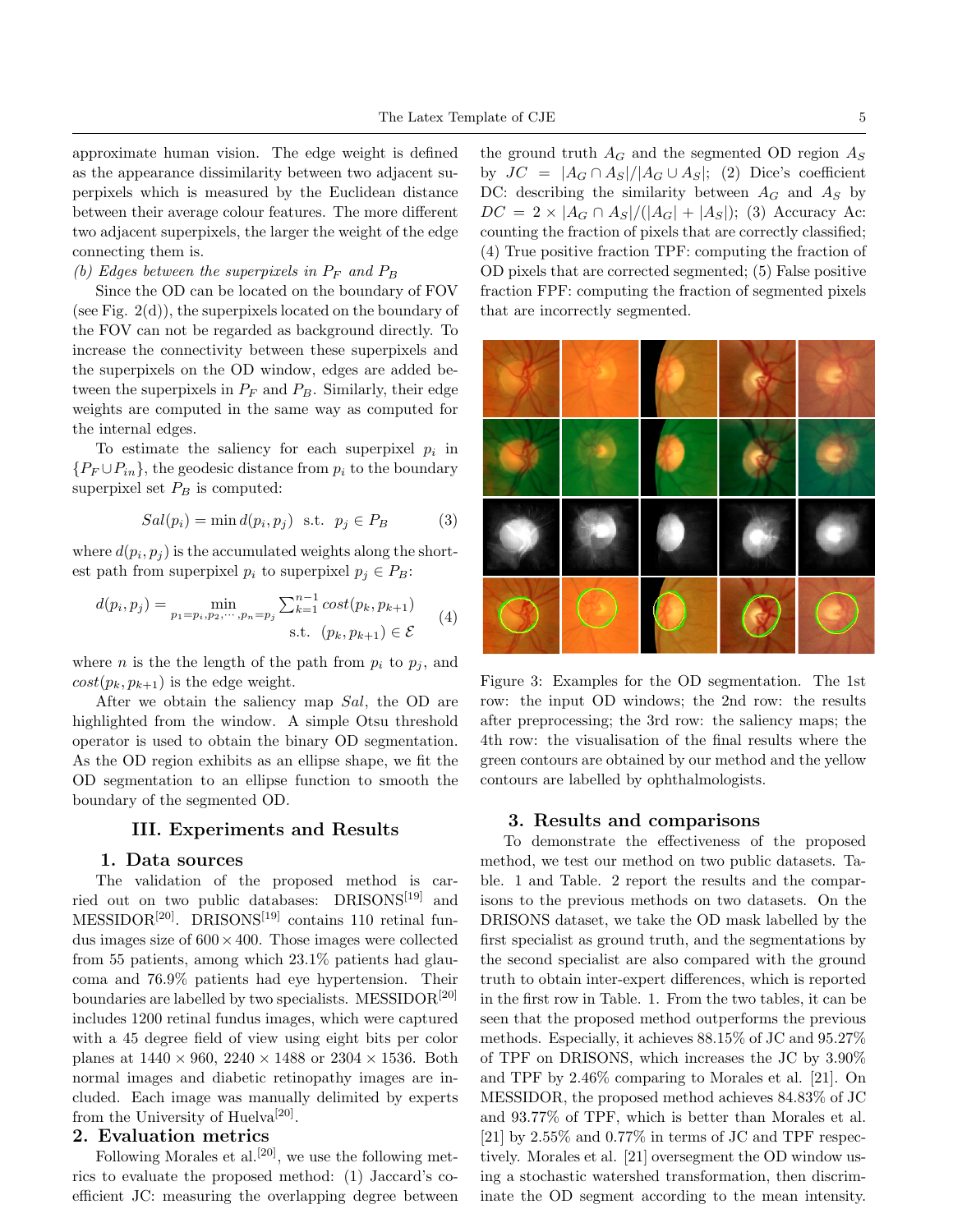| Table 1. Comparisons with the state-of-the-art methods on the DRISONS dataset |                |                |                |                |                |  |  |  |
|-------------------------------------------------------------------------------|----------------|----------------|----------------|----------------|----------------|--|--|--|
| Methods                                                                       |                |                | Аc             | TPF            | FPF            |  |  |  |
| second observer                                                               | 0.9202(0.0455) | 0.9578(0.0265) | 0.9970(0.0017) | 0.9498(0.0537) | 0.0012(0.0009) |  |  |  |
| Walter et al. [22]                                                            | 0.6227(0.3695) | 0.6813(0.3854) | 0.9689(0.0492) | 0.6715(0.3980) | 0.0210(0.0417) |  |  |  |
| Morales et al. [21]                                                           | 0.8424(0.0074) | 0.9084(0.0982) | 0.9934(0.0051) | 0.9281(0.1177) | 0.0040(0.0041) |  |  |  |
| Ours                                                                          | 0.8815(0.0808) | 0.9348(0.0524) | 0.9960(0.0032) | 0.9527(0.0470) | 0.0026(0.0032) |  |  |  |

Table 2. Comparisons with the state-of-the-art methods on the MESSIDOR dataset

| Methods                  |                |                | Aс             | TPF            | FPF            |
|--------------------------|----------------|----------------|----------------|----------------|----------------|
| Morales et al. $[21]$    | 0.8228(0.1384) | 0.8950(0.1056) | 0.9949(0.0050) | 0.9300(0.1239) | 0.0035(0.0041) |
| Yu et al. $[17]$         | $\rm 0.83$     | N.A            | N.A            | N.A            | N.A            |
| Roychowdhury et al. [10] | 0.8373(0.095)  | N.A            | 0.9956(0.001)  | 0.9043(0.072)  | 0.0018(0.0008) |
| Ours                     | 0.8483(0.1204) | 0.9119(0.0946) | 0.9981(0.0021) | 0.9377(0.0901) | 0.0012(0.0019) |

Table 3. The percentage in different overlapping score intervals of different methods on the MESSIDOR dataset

| Methods                  | JC> 0.9 | JC > 0.85 | $\rm{JC} > 0.75$ | J > 0.7 |  |  |  |  |
|--------------------------|---------|-----------|------------------|---------|--|--|--|--|
| Yu et al. $[17]$         | 25      | 45        | 77               | 77      |  |  |  |  |
| Roychowdhury et al. [10] | 20      | 47.56     | 82.85            | 96.72   |  |  |  |  |
| Ours                     | 39.50   | 64.50     | 85.58            | 90.92   |  |  |  |  |

They only take the grey channel into consideration but ignore the discriminativeness of the colour information. In the proposed method, the Lab colour feature and two background priors are considered, which may be the reason that the proposed method outperforms Morales et al. [21].

Table 3 shows the percentage in different overlapping score intervals of the proposed method and two previous methods on MESSIDOR dataset. The proposed method outperforms the other two methods when  $JC > 0.75$ . But the percentages of images the proposed method obtains in the interval  $JC \geq 0.70$  is 90.92% which is inferior to Morales et al. [22] by 5.8%. The reason may be that our method fails when there is large appearance difference between the superpixels in the OD.

## IV. Conclusion

This paper proposes a saliency-based OD segmentation method, in which the OD is regarded as the salient object. It includes two stages: the OD location stage and saliency-based OD segmentation stage. In the OD location stage, the candidate location is provided via filtering the grey channel of the retinal image with Laplacian of Gaussian filter and further validated by the vessel intensity. Then two priors are used to compute the saliency for OD segmentation. By directly thresholding the saliency map and fitting the segmented map with an ellipse, we obtain the final OD segment. The proposed method is completely automatic. It is simple but effective for optic disc segmentation. The experimental results on two

public datasets show that our method achieves the stateof-the-art performances.

#### References

- [1] D. Pascolini and S.P. Mariotti, "Global estimates of visual impairment", *British Journal of Ophthalmology*,doi: 10.1136/bjophthalmol-2011-300539, 2011.
- [2] J. Cheng, F. Yin, D.W.K. Wong, et al., "Sparse dissimilarityconstrained coding for glaucoma screening", IEEE Transactions on Biomedical Engineering, Vol.62, No.5, pp.1395–1403, 2015.
- [3] A. Singh, M.K. Dutta, M. ParthaSarathi, et al., "Image processing based automatic diagnosis of glaucoma using wavelet features of segmented optic disc from fundus image", Computer methods and programs in biomedicine, Vol.124, pp.108– 120, 2016.
- [4] K.S. Chin, E. Trucco, L. Tan,et al., "Automatic fovea location in retinal images using anatomical priors and vessel density", Pattern Recognition Letters, Vol.34, No.10, pp.1152–1158, 2013.
- [5] Q. Liu, B. Zou, J. Chen, et al., "A location-to-segmentation strategy for automatic exudate segmentation in colour retinal fundus images", Computerized Medical Imaging and Graphics,Vol.55, pp.78–86, 2017.
- [6] M. Lalonde, M. Beaulieu, and L. Gagnon, "Fast and robust optic disc detection using pyramidal decomposition and hausdorffbased template matching", IEEE transactions on medical imaging, Vol.20, No.11, pp.1193–1200, 2001.
- [7] J. Lowell, A. Hunter, D. Steel, et al., "Optic nerve head segmentation", IEEE Transactions on medical Imaging, Vol.23, No.2, pp.256–264, 2004.
- [8] Q. Liu, B. Zou, and J. Chen, et al., "Retinal vessel segmentation from simple to difficult", MICCAI workshop on ophthalmic medical image analysis, 2016.
- [9] H. Eviatar, and R.L. Somorjai, "A fast, simple active contour algorithm for biomedical images", Pattern Recognition Letters, Vol.17, No.9, pp.969–974, 1996.
- [10] S. Roychowdhury, D.D. Koozekanani, and S.N. Kuchinka, et al.,